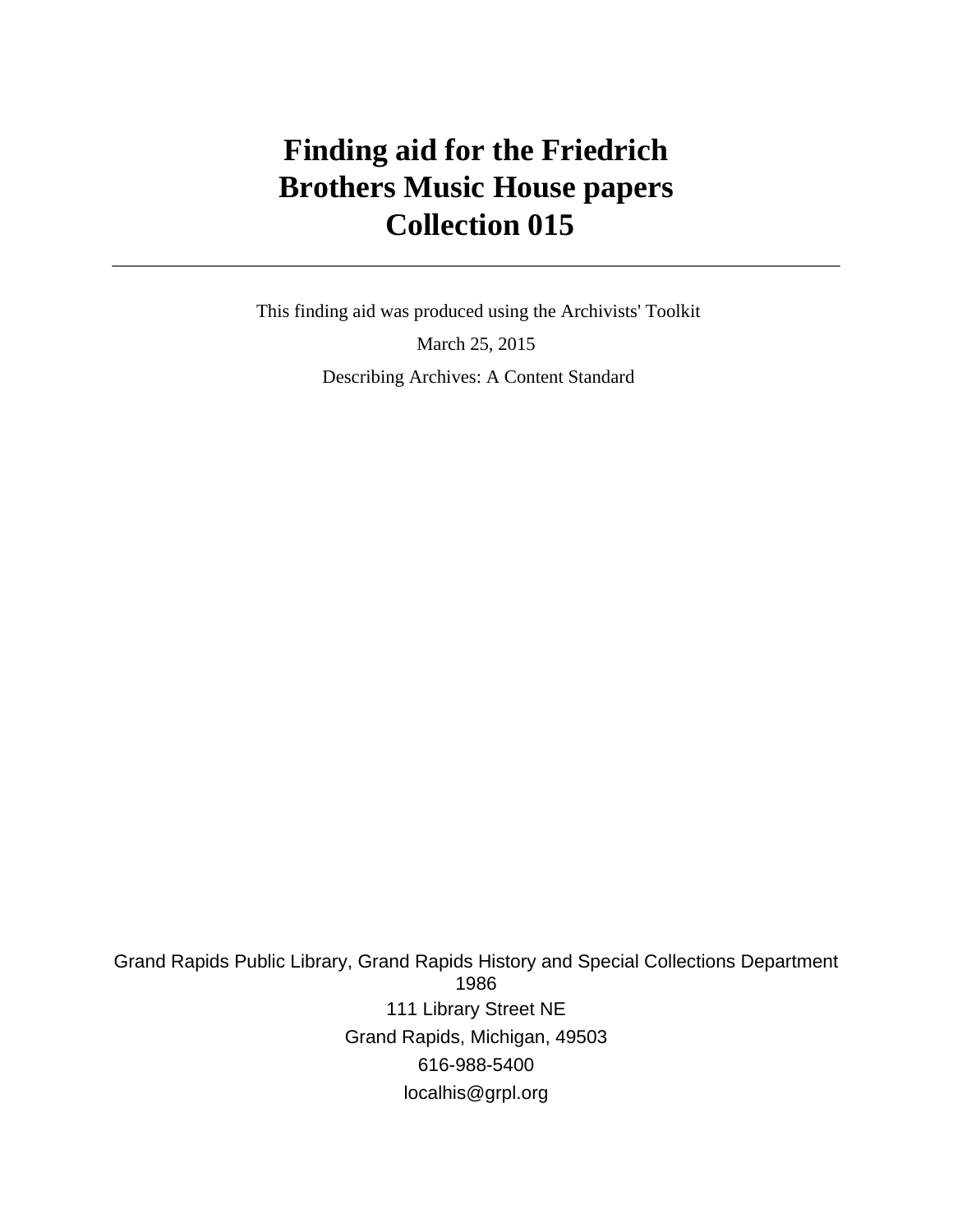# **Table of Contents**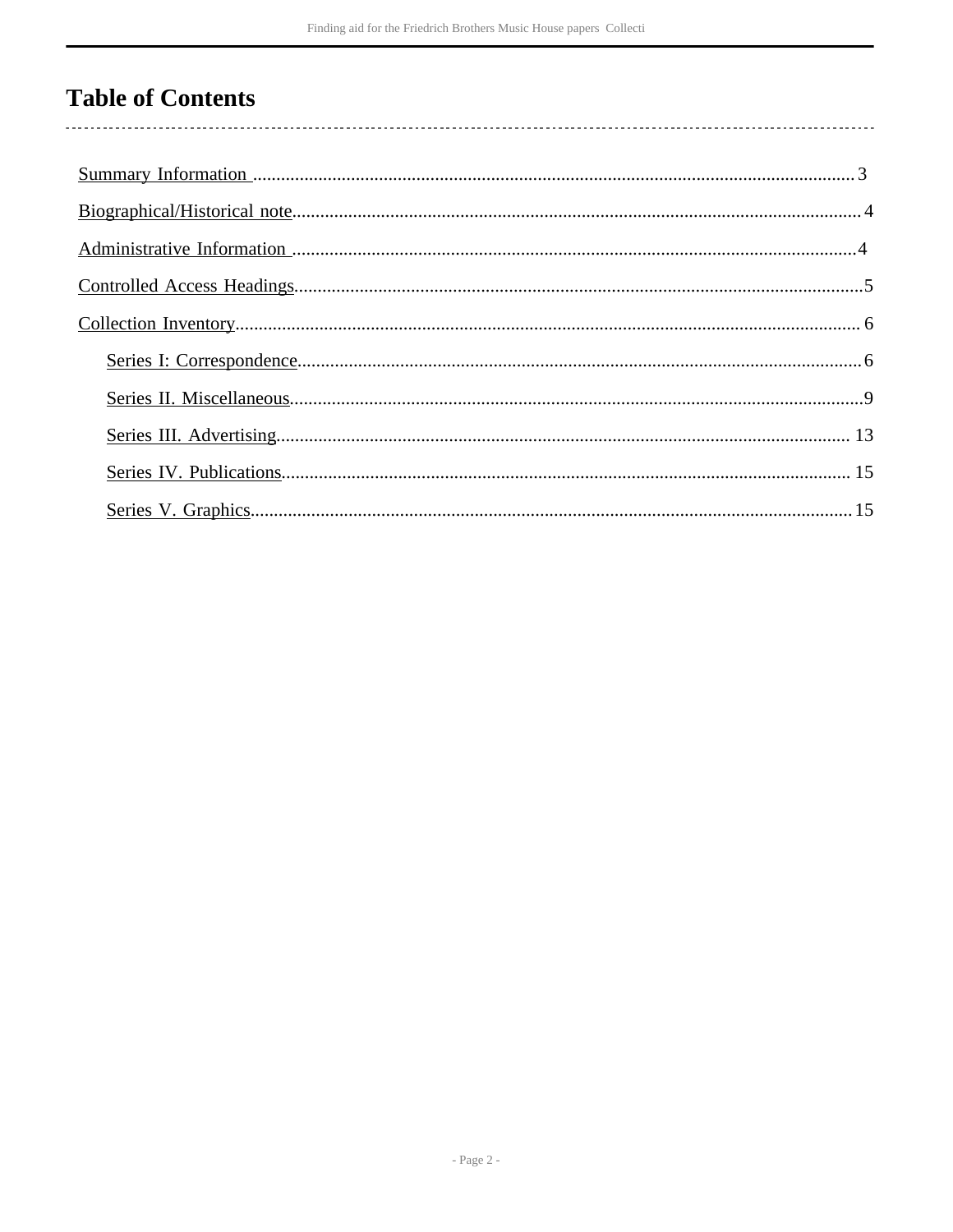# <span id="page-2-0"></span>**Summary Information**

| <b>Repository</b> | Grand Rapids Public Library, Grand Rapids History and Special<br><b>Collections Department</b>                                                                                                                                                                                                                                                                                                                                                                                                                                                                                                                                                                                                                                                                                                                                                                                                                                                                                                                                                                                                   |
|-------------------|--------------------------------------------------------------------------------------------------------------------------------------------------------------------------------------------------------------------------------------------------------------------------------------------------------------------------------------------------------------------------------------------------------------------------------------------------------------------------------------------------------------------------------------------------------------------------------------------------------------------------------------------------------------------------------------------------------------------------------------------------------------------------------------------------------------------------------------------------------------------------------------------------------------------------------------------------------------------------------------------------------------------------------------------------------------------------------------------------|
| <b>Title</b>      | Friedrich Brothers Music House papers                                                                                                                                                                                                                                                                                                                                                                                                                                                                                                                                                                                                                                                                                                                                                                                                                                                                                                                                                                                                                                                            |
| Date [inclusive]  | 1881-1952                                                                                                                                                                                                                                                                                                                                                                                                                                                                                                                                                                                                                                                                                                                                                                                                                                                                                                                                                                                                                                                                                        |
| <b>Extent</b>     | 2.23 Linear feet Four boxes                                                                                                                                                                                                                                                                                                                                                                                                                                                                                                                                                                                                                                                                                                                                                                                                                                                                                                                                                                                                                                                                      |
| Language          | English                                                                                                                                                                                                                                                                                                                                                                                                                                                                                                                                                                                                                                                                                                                                                                                                                                                                                                                                                                                                                                                                                          |
| <b>Abstract</b>   | The Friedrich Brothers Music House Collection includes the papers of<br>a general music dealer in Grand Rapids, Michigan. Their merchandise<br>included pianos, organs, music and musical supplies, ca. 1882-1929. The<br>firm became recognized as the most extensive music business in the city<br>and one of the largest in the state, serving all of Western Michigan. It<br>was established by Paul W. and Otto D.T. Friedrich as Friedrich Brothers<br>in 1873, and later assumed by their brother, Julius A.J. Friedrich. This<br>collection primarily illustrates everyday business proceedings through<br>correspondence for the years 1881 and 1882. Also included are various<br>programs, pamphlets, and advertisements, which reflect the music<br>business during later years. The collection contains correspondence,<br>receipts, a contract, business forms, clippings, miscellany, memorabilia,<br>theater programs, instruction booklets, trade catalogs, a musician's<br>directory, ledgers, advertisements, pamphlets, sheet music, publications, a<br>map and photographs. |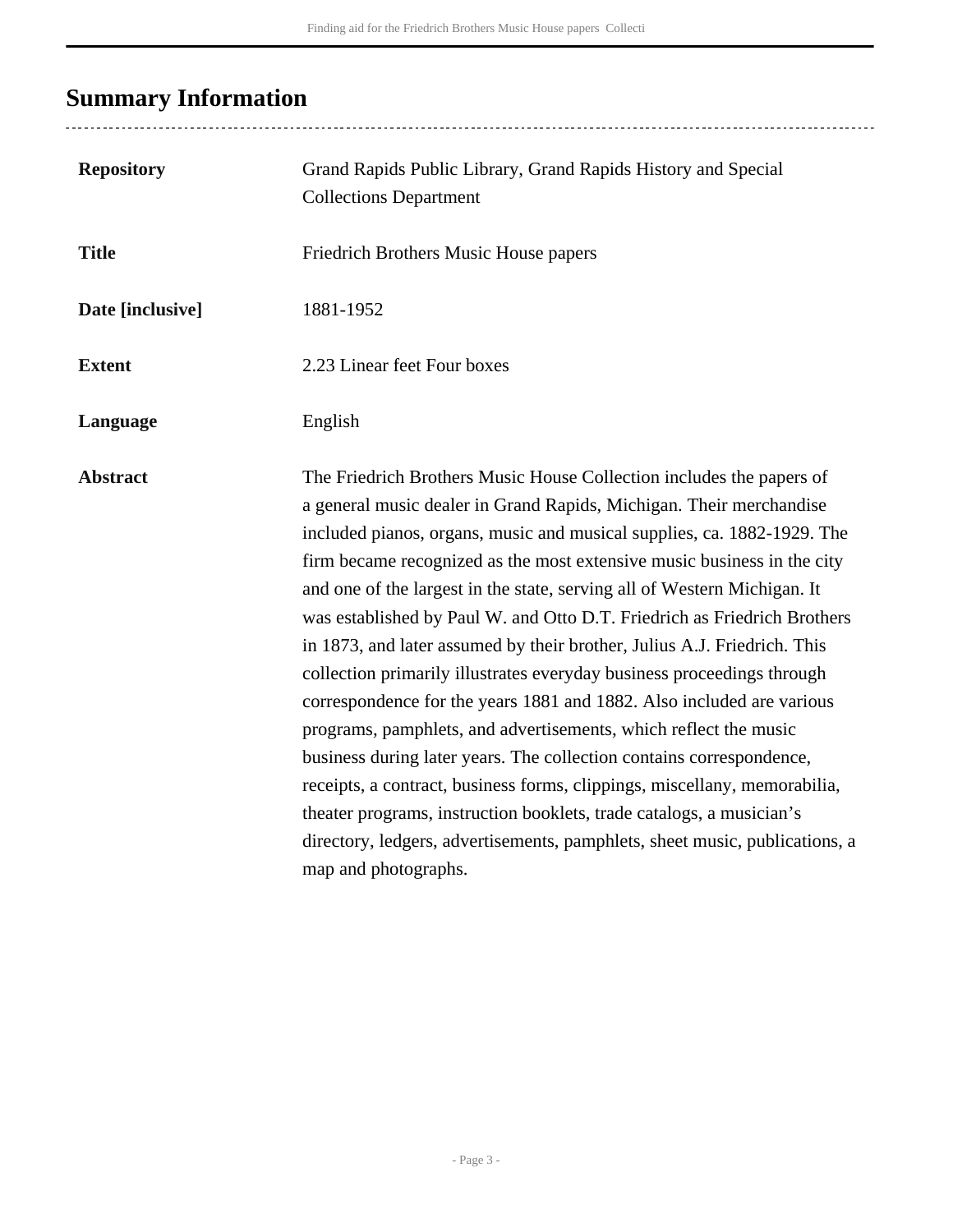# <span id="page-3-0"></span>**Biographical/Historical note**

Paul W. and Otto D.T. Friedrich established Friedrich Brothers Music House at no. 30 and 32 Canal Street in 1873. Another brother, Julius A.J. Friedrich, took a position as clerk in 1875. In 1881 Paul W. retired, leaving Otto as the sole proprietor until he admitted Julius into partnership in 1884. In the same year Otto died, and Julius A. J. continued the business in his own name. Julius incorporated the store in 1914 as Friedrich's Music House upon bringing his sons Hugo, Julius, Jr., and Herman, into the business.

The Friedrich Music House occupied four floors in its own building and the third floor of the building adjoining on the north. The first floor contained sheet music, musical merchandise departments and the counting room. The second floor housed the piano sales rooms, that included such brands as Weber, A.B. Chase, Fischer, Franklin, Hobart M. Cable, Hoffman and others. The front portion of the third floor was maintained as an auxiliary piano salesroom. The rear of the third floor housed thousands of talking machine records. The corresponding floor of the building adjoining on the north was occupied in the rear by two large audience rooms where customers could listen to the playing of any record on either the Edison or Victor talking machine. The front part of the third floor was used as a wholesale department for records and talking machines. The basement of the building was also used for this purpose. The fourth floor was divided into studios, with a large reserve space for organs. In the rear of this floor was the repair shop.

The Friedrich Bros. Music House continued in the above location at 30-32 Canal Street until 1911. It was then located at 206 Monroe Ave., NW for 20 years. In 1931 it moved to 19 S. Division and again relocated to 44 S. Division in 1937 where it remained until closing in the 1950's.

John Sharps Robbins (1853-1929), whose correspondence as a salesman for the Friedrich Bros. is included in the collection, was manager of the piano department for 33 years. He came to Grand Rapids from Stewartsville, New Jersey, already an accomplished pianist.

# <span id="page-3-1"></span>**Administrative Information**

## **Publication Information**

Grand Rapids Public Library, Grand Rapids History and Special Collections Department 1986

#### **Immediate Source of Acquisition note**

Accession Number: 1984.005; Donor: Carl Friedrich, 1984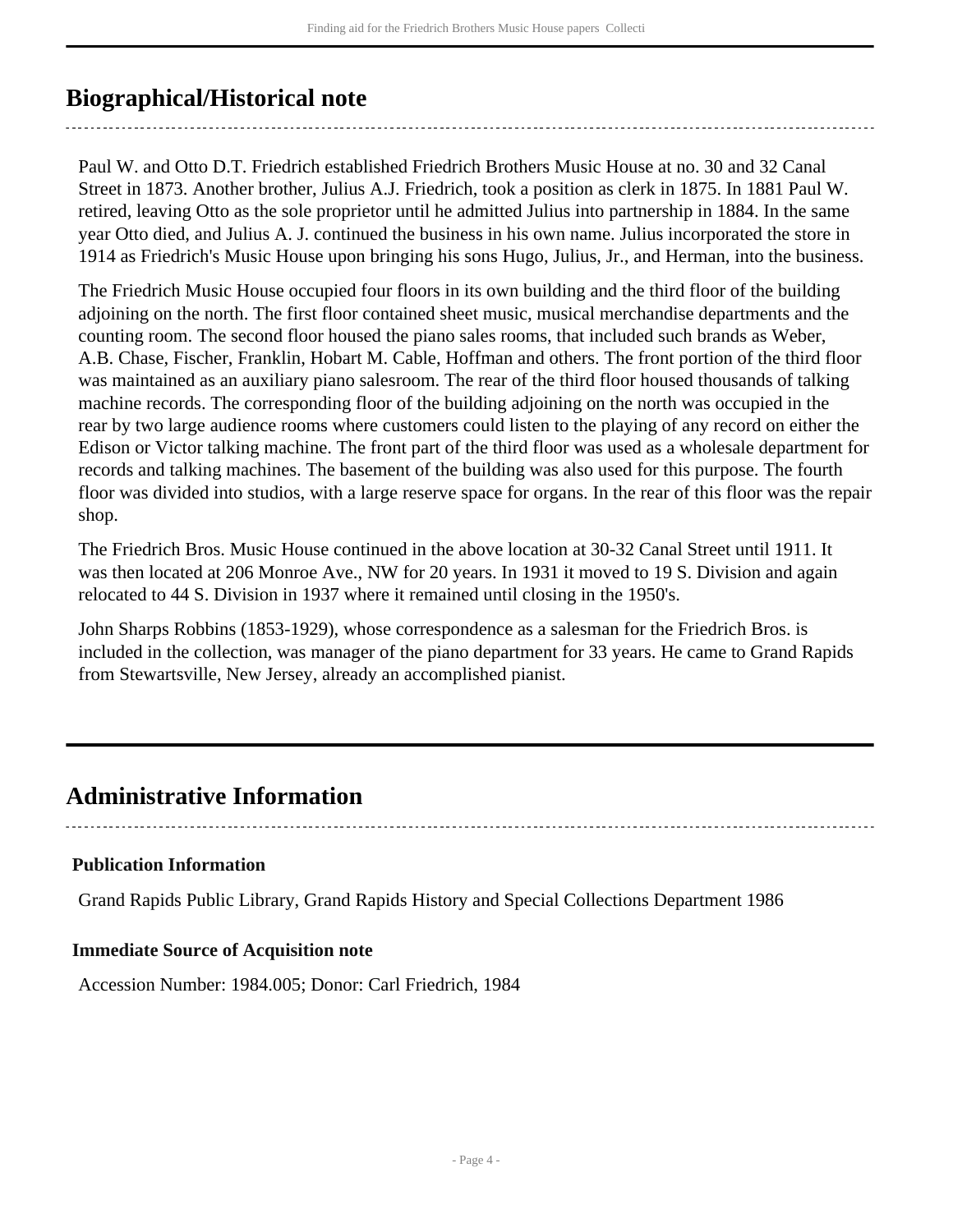# <span id="page-4-0"></span>**Controlled Access Headings**

#### **Corporate Name(s)**

 $\overline{a}$ 

• Friedrich Music House.

## **Geographic Name(s)**

• Grand Rapids (Mich.) -- History

## **Subject(s)**

• Music Stores -- Michigan -- Grand Rapids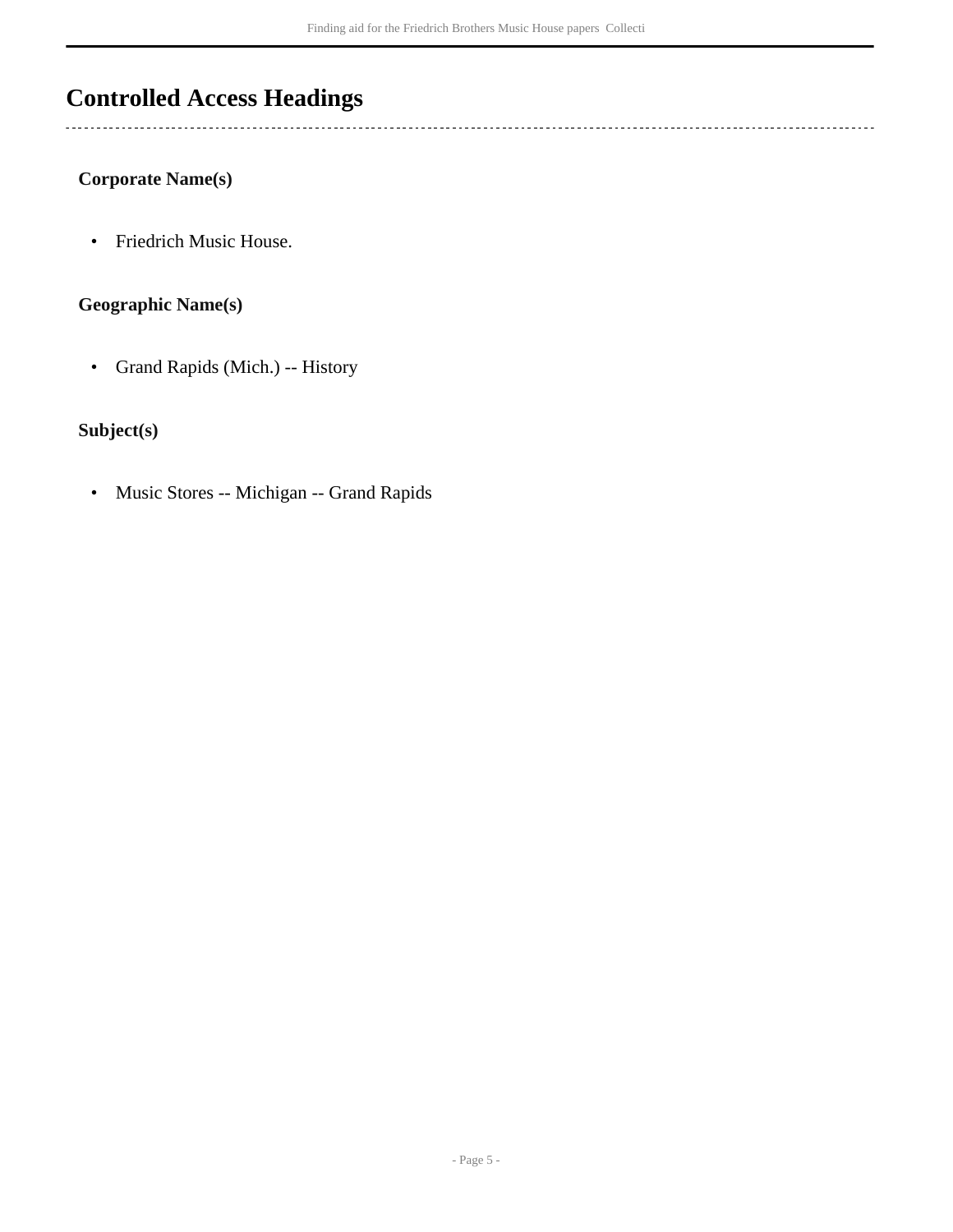## <span id="page-5-0"></span>**Collection Inventory**

#### <span id="page-5-1"></span>**Series I: Correspondence**

#### **Scope and Contents note**

Correspondence, receipts, miscellaneous, contracts, business forms, clippings, memorabilia, theater programs, instruction booklets, trade catalogs, musician's directory, ledgers, advertisements, pamphlets, sheet music, publications, and photographs. The largest part of the collection concerns the business correspondence from the years 1881 and 1882. The correspondence includes letters from customers, suppliers, and their own salesmen. The collection also contains various items that document the different aspects of a music business from suppliers to competitors to advertising. The papers provide an interesting inside look at relations with their business associates, their customers, their salesmen, and even within the Friedrich family.

The General Business Correspondence (1881-1882) consists of letters from customers with complaints or orders, letters from businesses selling for the Friedrich Bros. on consignment, letters from potential employees, and other letters concerning business matters. It also includes correspondence from Roe Stephens Co., a competitor, concerning territorial disputes.

The Payment Letters Correspondence (1881-1882) consists of letters from customers with which payment on their account was enclosed.

The Overdue Accounts Correspondence (1881-1882) includes 11 letters from customers explaining why they could not make payment on their accounts. These letters reflect many hardships typical of the time.

The J. S. Robbins Correspondence (1882, n.d.) contains letters and telegrams Mr. Robbins sent to the Friedrich Bros. during his sales trips throughout western Michigan. The correspondence primarily charts his progress.

The E. H. Robbins Correspondence (1881-1882) consists of the letters and telegrams of another salesman, E. H. Robbins, to the Friedrich Bros. also on sales trips in western Michigan.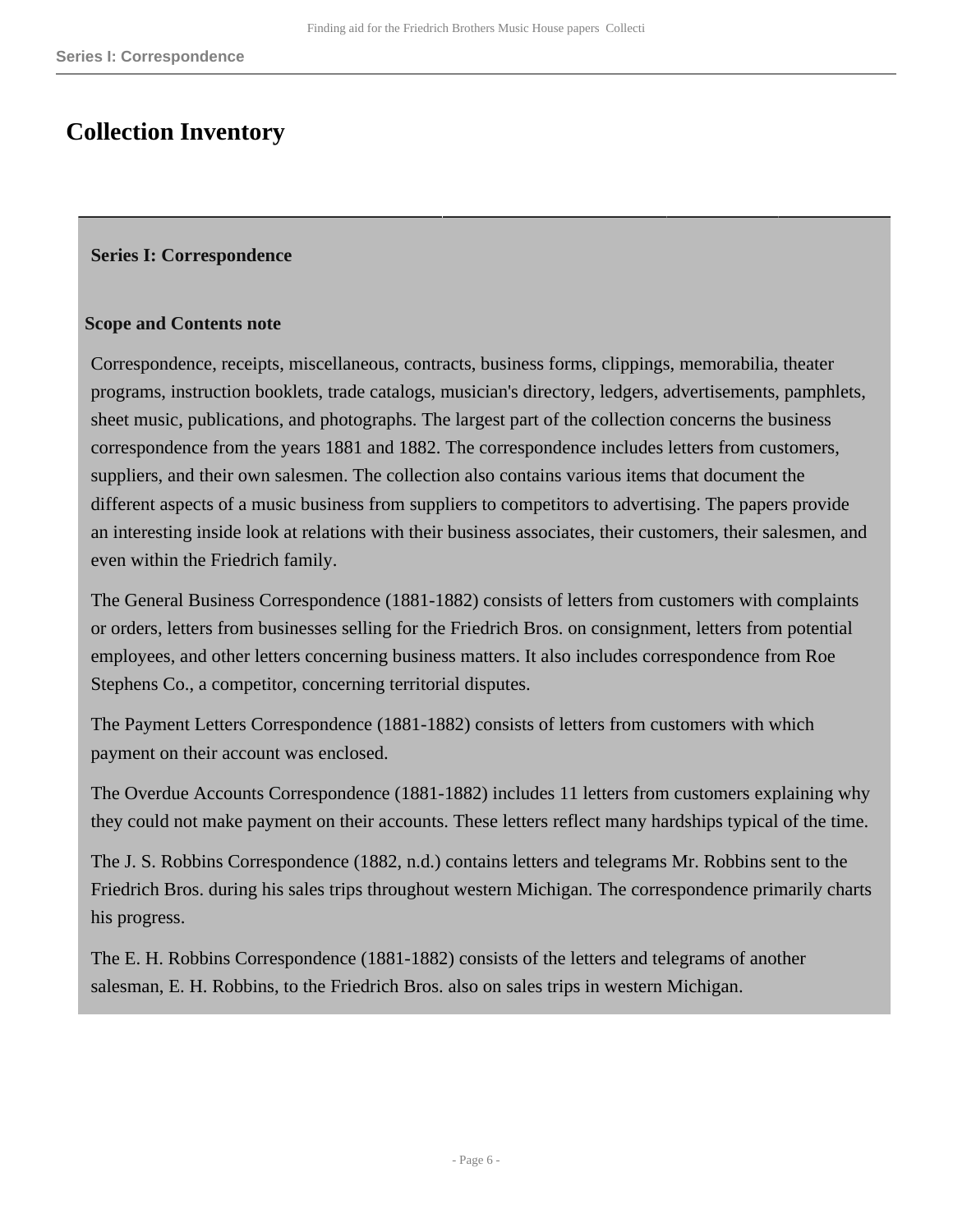The Organ and Piano Suppliers Correspondence (1881-1882) is the correspondence from suppliers to the Freidrich Bros. concerning orders and payment on their account. It includes a folder of miscellaneous suppliers and separate folders for large suppliers A. B. Chase Organ Co., J. and C. Fischer, A. Weber, and the Music House of C. J. Whitney. The Weber and Whitney folders also contain telegrams.

The Music Suppliers Correspondence (1882) contains the correspondence from suppliers of sheet music and music books. It includes one folder of miscellaneous suppliers and one folder from S. Brainard's Sons. The first folder contains an advertising letter and promotional copy of the 12th Street Rag, dated 1920.

The Telegrams. Correspondence (1881-1882) includes miscellaneous telegrams from customers.

The Friedrich Bros. Correspondence (1881-1882) includes 3 letters from the Friedrich Bros. to customers concerning payment or orders.

The Otto Friedrich Correspondence (1881-1882) contains 8 letters and 4 telegrams signed by Otto Freidrich. It includes correspondence from Otto back to the store during his business trips and correspondence to his "Friend Wagner."

The Miscellaneous Correspondence (1882,1894,1907) consists of 5 letters not directly related to the business of the Friedrich Brothers. Four are announcements and one is in reference to a credit rating.

The Personal Correspondence (1882) includes 2 letters from Alpha Childs, a friend of the Friedrich Brothers. One letter discusses Grand Rapids and the Germans.

Receipts and letter written in German. The Receipts (1891, 1917, 1920) contains three receipt that deal with a firm advertising order, and the personal grocery and freight receipts of Julius A.J.

Ledgers (1890, n.d.) consists of 2 ledgers imprinted with Star Clothing House with nondescript figures inside.

Business Forms (n.d.) contains examples of the firm's blank forms, including payment agreements, gift certificates, order forms (as well as an order form and envelope from Hinners Organ Co.).

|                             | <b>Box</b> | <b>Folder</b> |
|-----------------------------|------------|---------------|
| General Business, 1881-1882 |            | $1 - 2$       |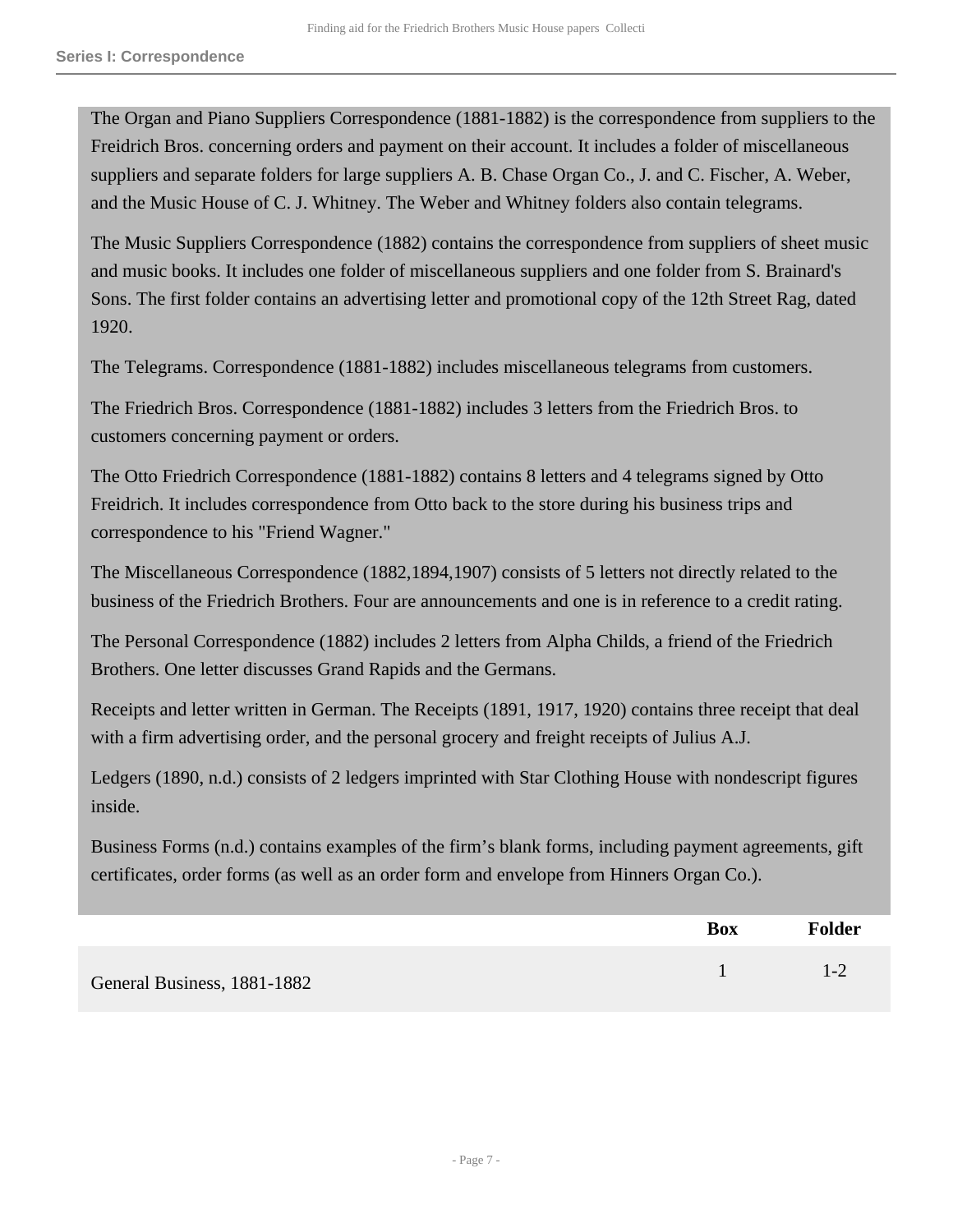| Payment Letters, 1881-1882                         | $\mathbf{1}$ | 3              |
|----------------------------------------------------|--------------|----------------|
| Overdue Accounts, 1881-1882                        | $\mathbf{1}$ | $\overline{4}$ |
| J.S. Robbins, 1882, n.d.                           | $\mathbf{1}$ | 5              |
| E.H. Robbins, 1881-1882                            | $\mathbf{1}$ | 6              |
| Organ and piano suppliers, 1881-1882               | $\mathbf{1}$ | $\overline{7}$ |
| A.B. Chase Organ Co., 1882                         | $\mathbf{1}$ | $8\,$          |
| J. & C. Fischer, 1881-1882                         | $\mathbf{1}$ | 9              |
| Music House of C.J. Whitney, 1882                  | $\mathbf{1}$ | 10             |
| A. Weber, 1882                                     | $\mathbf{1}$ | 11             |
| Music suppliers, general, 1882                     | $\mathbf{1}$ | 12             |
| S. Brainard's Sons, 1882                           | $\mathbf{1}$ | 13             |
| Telegrams, 1881-1882                               | $\mathbf{1}$ | 14             |
| Friedrich Bros. Business correspondence, 1881-1882 | $\mathbf{1}$ | 15             |
| Otto Friedrich correspondence, 1881-1882           | $\mathbf{1}$ | 16             |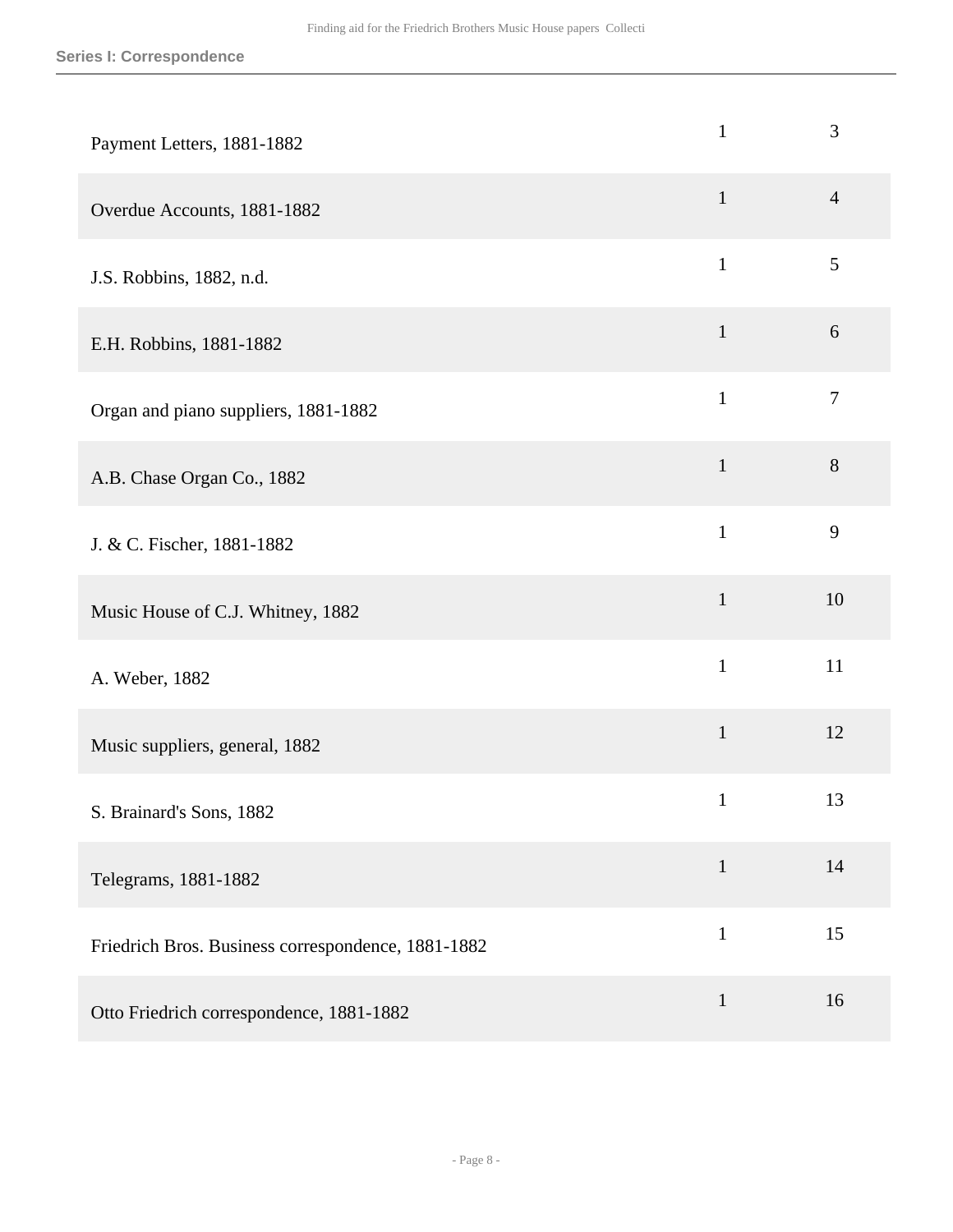| Miscellaneous correspondence, 1882, 1894, 1907 $(5 + 3$ postcards<br>1999.040) Including illustration of Western Michigan Agricultural and<br>Industrial Society fair grounds | 1              | 17  |
|-------------------------------------------------------------------------------------------------------------------------------------------------------------------------------|----------------|-----|
| Personal - Alpha Childs, 1882.                                                                                                                                                | $\mathbf{1}$   | 18  |
| Receipts, 1891, 1917, 1920.                                                                                                                                                   | 1              | 19  |
| Miscellaneous - German, 1881-2, 1893, 1906-1907.                                                                                                                              | $\mathbf{1}$   | 20A |
| Business Form Samples, n.d.                                                                                                                                                   | 1              | 22  |
| Handwritten account books (ledgers), Star Clothing House ads on covers.<br>1890, n.d. $(2)$                                                                                   | $\overline{2}$ | 5   |

#### <span id="page-8-0"></span>**Series II. Miscellaneous**

#### **Scope and Contents note**

The Miscellaneous (1881-19097) series contains:

The Contract (1904) is between Julius A.J and Charles W. Smith dealing with royalties to be paid to Smith for publishing a song.

Clippings (1926, n.d.) describe a luncheon in honor of Julius A.J.'s 75th birthday and a fall-page advertisement for the firm. Also contains Julius A.J.'s obituary from the Music Trade Indicator.

Memorabilia (1917) consists only of a certificate of membership in the Michigan National Guard for J.A.J. Friedrich.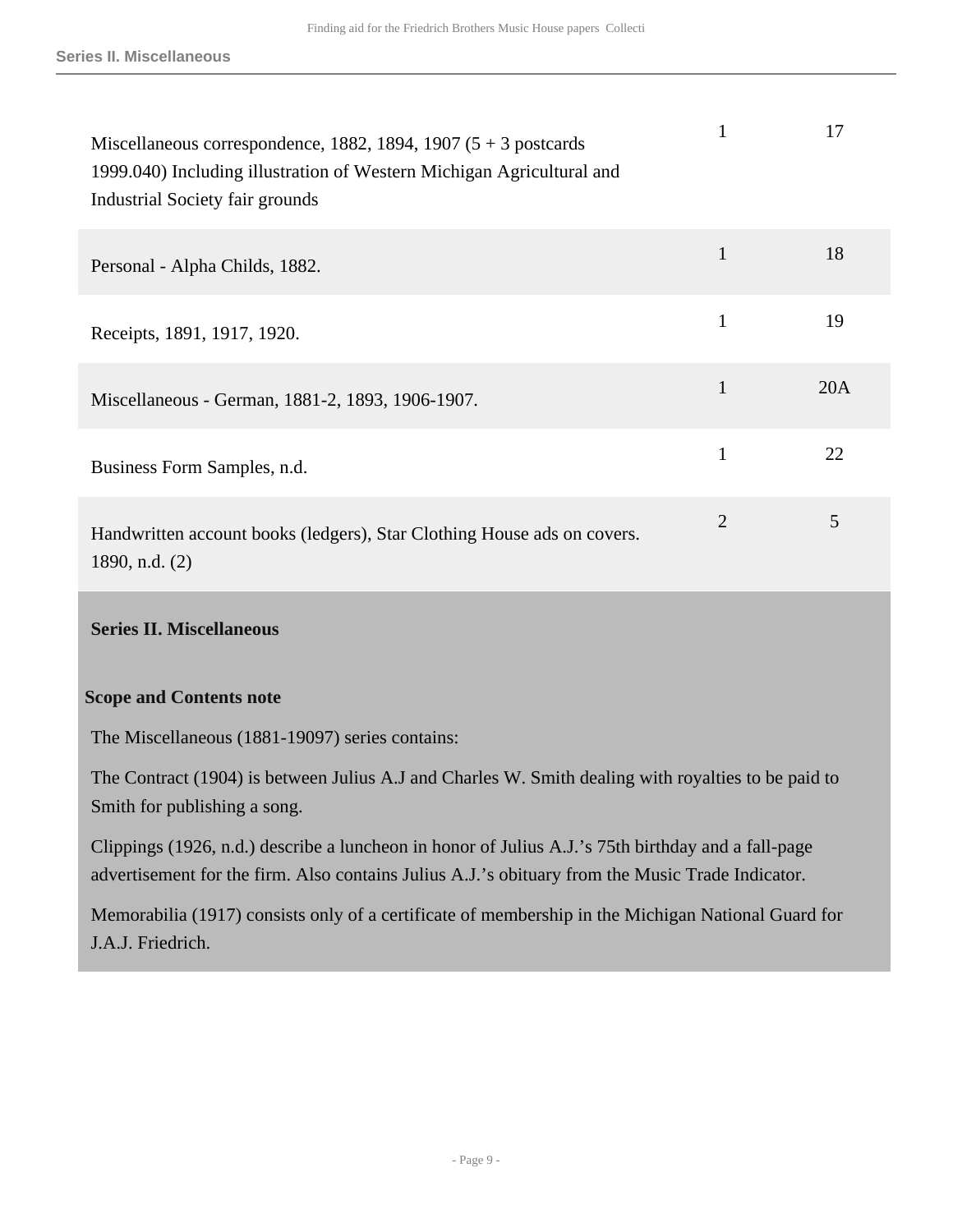Theater programs (1886, 1890, 1902, n.d.) contains six theater programs including the Friedrich Bros. Grand Opening Concert, two Powers Theater programs, one in German, and other miscellaneous programs.

Instruction booklet (n.d.) consists of 2 instruction booklets -- one for Victor Talking Machines and the other for player piano rolls.

Trade catalogs (1924, 1925, 1927, 1929, n.d.) includes catalogs and price lists from various piano and organ companies and a player piano rolls company. It also contains a fireworks catalog and price list. (missing 6/13/2007)

Musicians' directory (1916-1917) contains the Musicians Directory for Grand Rapids for the 1916-1917 arts season.

Sheet music (1920) includes one piece of sheet music, "I Hear the Cumberlands Calling," published by Frank Baker of Muskegon, Michigan.

Oversized [formerly called Realia](1881, c. 1920) contains: one railroad map including rate tables and advertisements on the back, 1881; and one copy proof advertisement for Friedrich's Music House, c. 1920.

|                                                                     | <b>Box</b>   | Folder        |
|---------------------------------------------------------------------|--------------|---------------|
| The Friedrich Piano Manufacturers' Certificate & Warranty. Blank.   | 1            | 22.5          |
| <b>Clippings</b>                                                    |              |               |
|                                                                     | <b>Box</b>   | <b>Folder</b> |
| Two graphic clippings of interiors of store, source unknown         | $\mathbf{1}$ | 20B           |
| Photocopies (6 sheets, 4 articles)                                  | 1            | 20B           |
| GR Herald, n.d. "Half Century of Business Growth, Friedrich Record" | 1            | 20B           |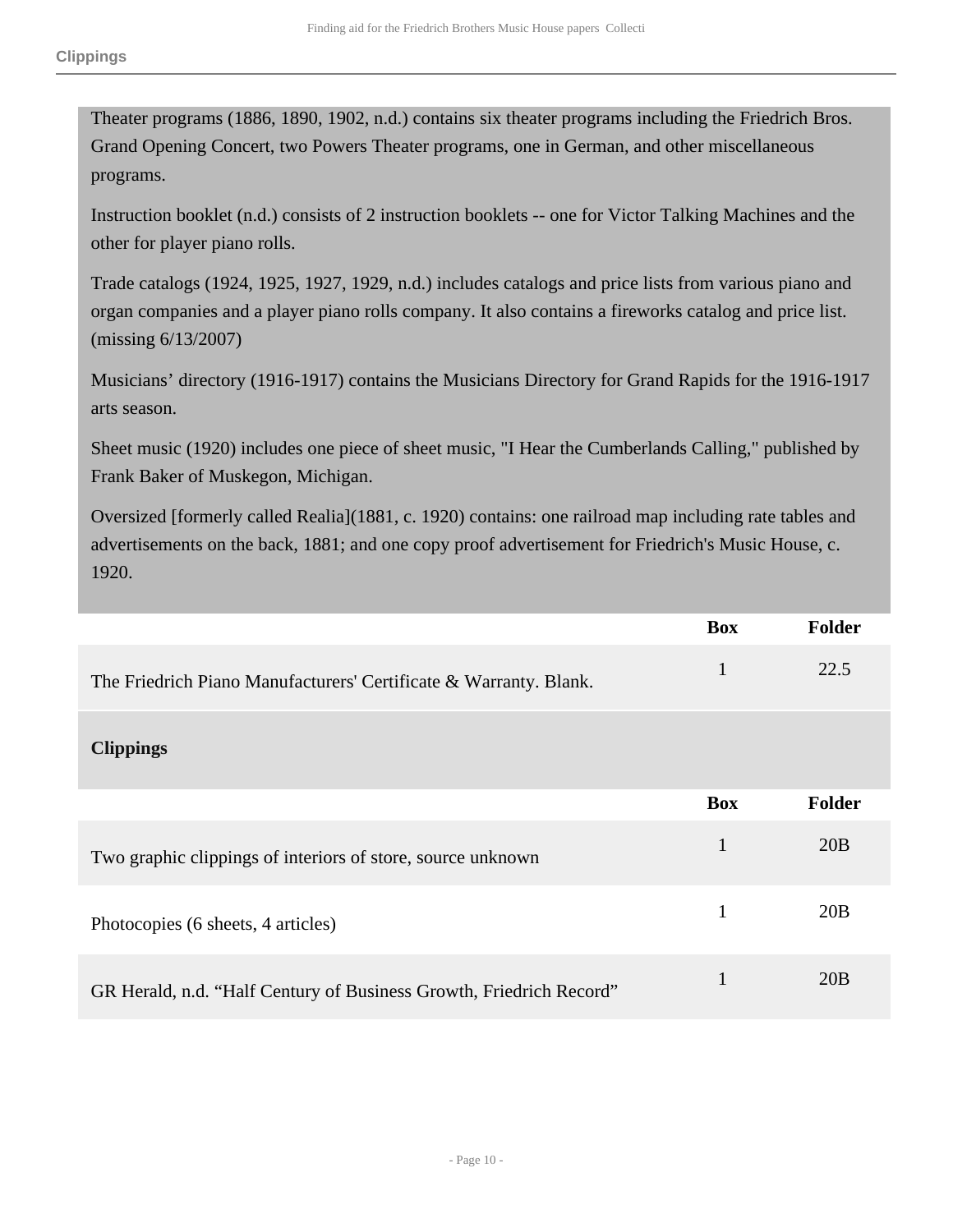**Trade Catalogs, 1924, 1925, 1927 1929, n.d. (11)**

| GR Herald, May 1962(?). "An Old Name Will Pass"                                                                                   | $\mathbf{1}$   | 20B    |
|-----------------------------------------------------------------------------------------------------------------------------------|----------------|--------|
| GR Herald, June 21, 1912. "Friedrich Store on Division Ave."                                                                      | $\mathbf{1}$   | 20B    |
| GR News, Mar. 11, 1913(?) "Forty Years in Music Business"                                                                         | $\mathbf{1}$   | 20B    |
|                                                                                                                                   | <b>Box</b>     | Folder |
| Clippings, 1926, n.d. (1 original, others photocopies)                                                                            | $\mathbf{1}$   | 23     |
| [History] "The Friedrich Music House" / by M.H.F. (2 handwritten sheets)                                                          | $\mathbf{1}$   | 20C    |
| Contract, May 20, 1904 with Charles W. Smith for song.                                                                            | $\mathbf{1}$   | 21     |
| Certificate. Honorary Membership, Michigan National Guard, Company<br>G., 32nd Infantry, Oct. 31, 1917. For J.A.J. Friedrich. WWI | $\mathbf{1}$   | 24     |
| Trade Catalogs, 1924, 1925, 1927 1929, n.d. (11)                                                                                  |                |        |
|                                                                                                                                   | <b>Box</b>     | Folder |
| 1. QRS Player Rolls, Jan. Supplement, 1927. QRS Co., Chicago.                                                                     | $\overline{2}$ | 3      |
| 2. Hinners Pipe Organs, Reed Organs, Pianos. Catalog of High Grand<br>Pipe-Tome Reed Organs. Pekin, Il. n.d.                      | 2              | 3      |
| 3. Catalogue and Price List for 1929 of Firewods  Masten & Wells<br>Fireworks Mfg. Co., Boston, Mass.                             | $\overline{2}$ | 3      |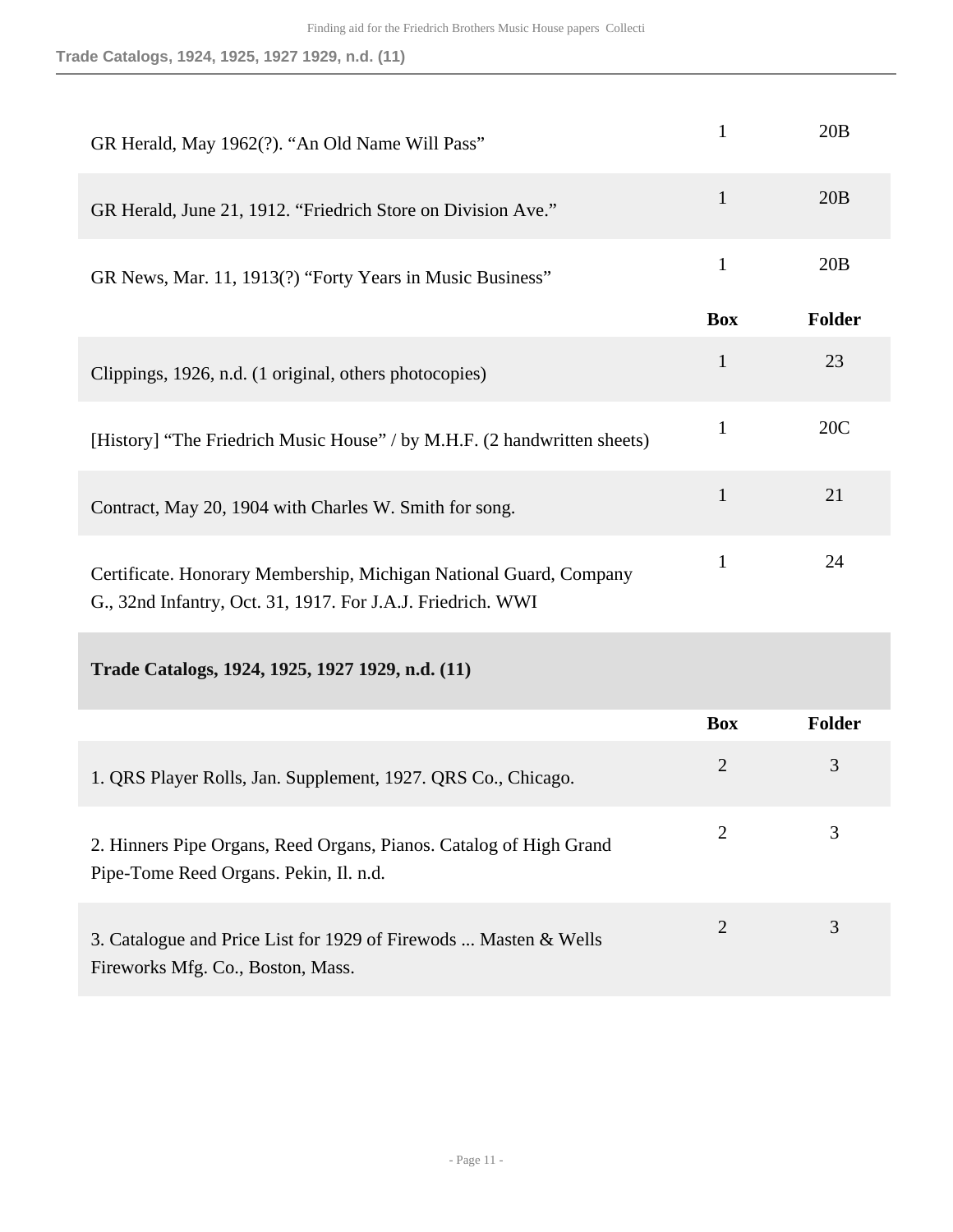| 4. Tonk Topics. V. 10, no. 6, Nov.-Dec. 1929. Tonk Manufacturing Co.,<br>Chicago. Piano benches. | $\overline{2}$ | 3             |
|--------------------------------------------------------------------------------------------------|----------------|---------------|
| 5. Henry F. Miller, Piano. Price List (Blue card)                                                | $\overline{2}$ | 3             |
| 6. Mehlin & Sons, Art Pianos. Oct. 1, 1924 Price list (crème card)                               | $\overline{2}$ | 3             |
| 7. Schumann Piano Co., Chicago. n.d. (blue booklet)                                              | $\overline{2}$ | 3             |
| 8-11. Baldwin Piano Co. (4 items)                                                                | $\overline{2}$ | 3             |
| 8. Pianofortes (Blue booklet)                                                                    | $\overline{2}$ | 3             |
| 9. Characteristic Styles  n.d.                                                                   | $\overline{2}$ | 3             |
| 10. Price List, n.d.                                                                             | $\overline{2}$ | 3             |
| 11. New Howard Grand, n.d.                                                                       | $\overline{2}$ | 3             |
| Theater Programs, 1886, 1890, 1902, n.d. (6)                                                     |                |               |
|                                                                                                  | <b>Box</b>     | <b>Folder</b> |
| 1.-2. New Powers Theatre                                                                         | $\overline{2}$ | $\mathbf{1}$  |
| 3. Parade & Open Air concert by Squires Bank, May 22, 1886.                                      | $\overline{2}$ | $\mathbf{1}$  |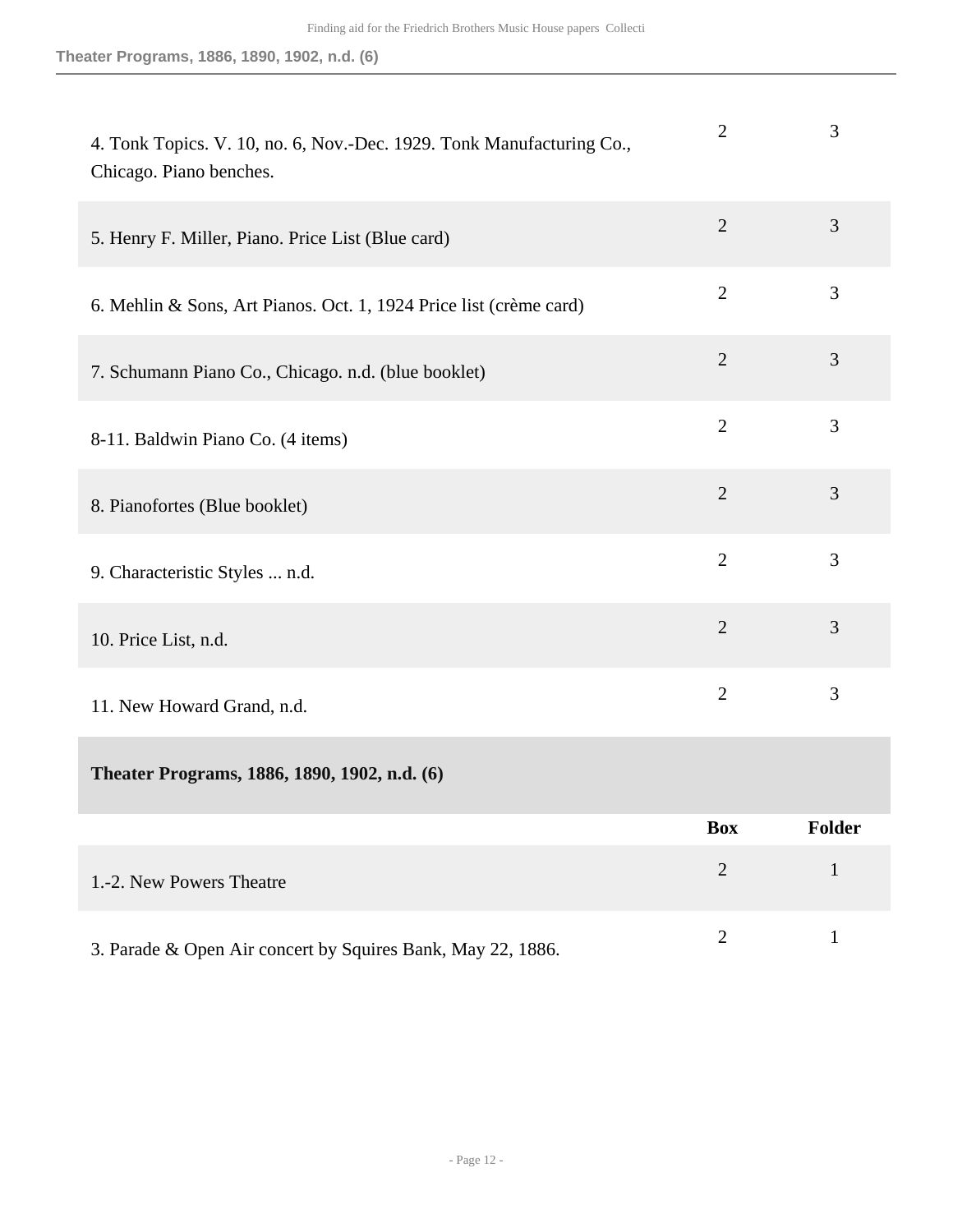| 4. Redmond Grand Opera House. Apr. 18, 1890. Silk mounted on paper.<br>Romeo and Juliet. | $\overline{2}$ |                |
|------------------------------------------------------------------------------------------|----------------|----------------|
| 5. Musicale. Union Musical society, Union School, June 26, 1902.                         | $\overline{2}$ |                |
| 6. Polnhumnia. Mannerchor Bolnhumia  Concordia Orchesters.                               | 2              |                |
|                                                                                          | <b>Box</b>     | Folder         |
| Instruction Booklets, n.d. (2)                                                           | $\overline{2}$ | $\overline{2}$ |
| Musician's Directory, 1916-1917.                                                         | 2              | 4              |

### <span id="page-12-0"></span>**Series III. Advertising**

#### **Scope and Contents note**

Advertising Pamphlets (1929, n.d.) includes 5 advertising pamphlets from various music-related companies sent to the Friedrich Music House.

Friedrich Bros. Advertisements (n.d.) contains 4 different advertising devices used by the Friedrich Bros. Music House including a contest coupon and business card.

World War I Pamphlets (1917, n.d.) consists of two World War I related pamphlets including one about the War Risk Insurance Act.

Miscellaneous Pamphlets (1929, n.d.) contains 3 items: an Eastern Star pamphlet, a Tonk Topics pamphlet, and a musical company promotional item.

**Advertising Pamphlets, 1929, n.d. (3, 6/13/2007)** 

**Box Folder**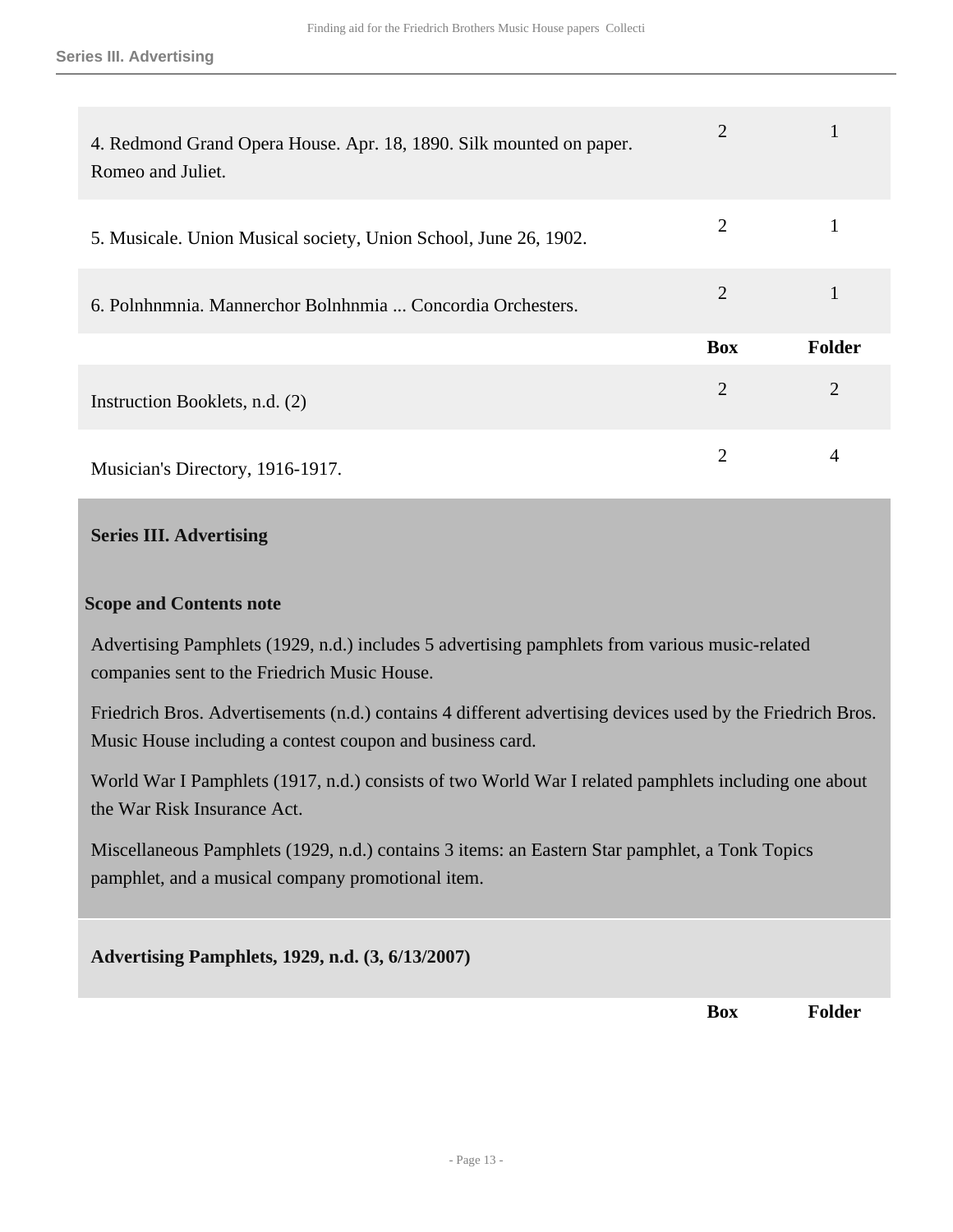**Sheet Music, 1920.**

| 1. Kranich & Bach Pianos. 1929 poster (oversized, folded)                                                                     | $\overline{2}$ | 6              |
|-------------------------------------------------------------------------------------------------------------------------------|----------------|----------------|
| 2. Victor: a Smashing Success! 1929-1930                                                                                      | $\overline{2}$ | 6              |
| 3. Voice of the Victor. v. 24, no. 1, Early Fall 1929                                                                         | $\overline{2}$ | 6              |
| 4. Announcing the new Starr Grand Style 45 / Starr Piano Co., Richmond,<br>In. $+$ Envelop w postal date, Sept. 3, 1929.      | $\overline{2}$ | 6              |
| 5. Lyon & Healy, Chicago. n.d. Trade flyer.                                                                                   | $\overline{2}$ | 6              |
| <b>Sheet Music, 1920.</b>                                                                                                     |                |                |
|                                                                                                                               | <b>Box</b>     | Folder         |
| "I Hear the Cumberlands Calling" / Music by Robert Van Sickle, words by<br>Frank Baker. Published by Baker, Muskegon, Mich.   | $\overline{2}$ | 10             |
| <b>Oversized Advertising</b>                                                                                                  |                |                |
|                                                                                                                               |                | <b>Box</b>     |
| "Hurry. Hurry. " One copy proof advertisement for Friedrich's Music House, ca. 1920.                                          |                | $\overline{4}$ |
| Map. One railroad map including rate tables and advertisements on the back, 1881.                                             |                | 4              |
|                                                                                                                               | <b>Box</b>     | <b>Folder</b>  |
| Advertisements - Friedrich Bros., n.d. (4) One item includes three<br>published views of interior listening and filing rooms. | $\overline{2}$ | 7              |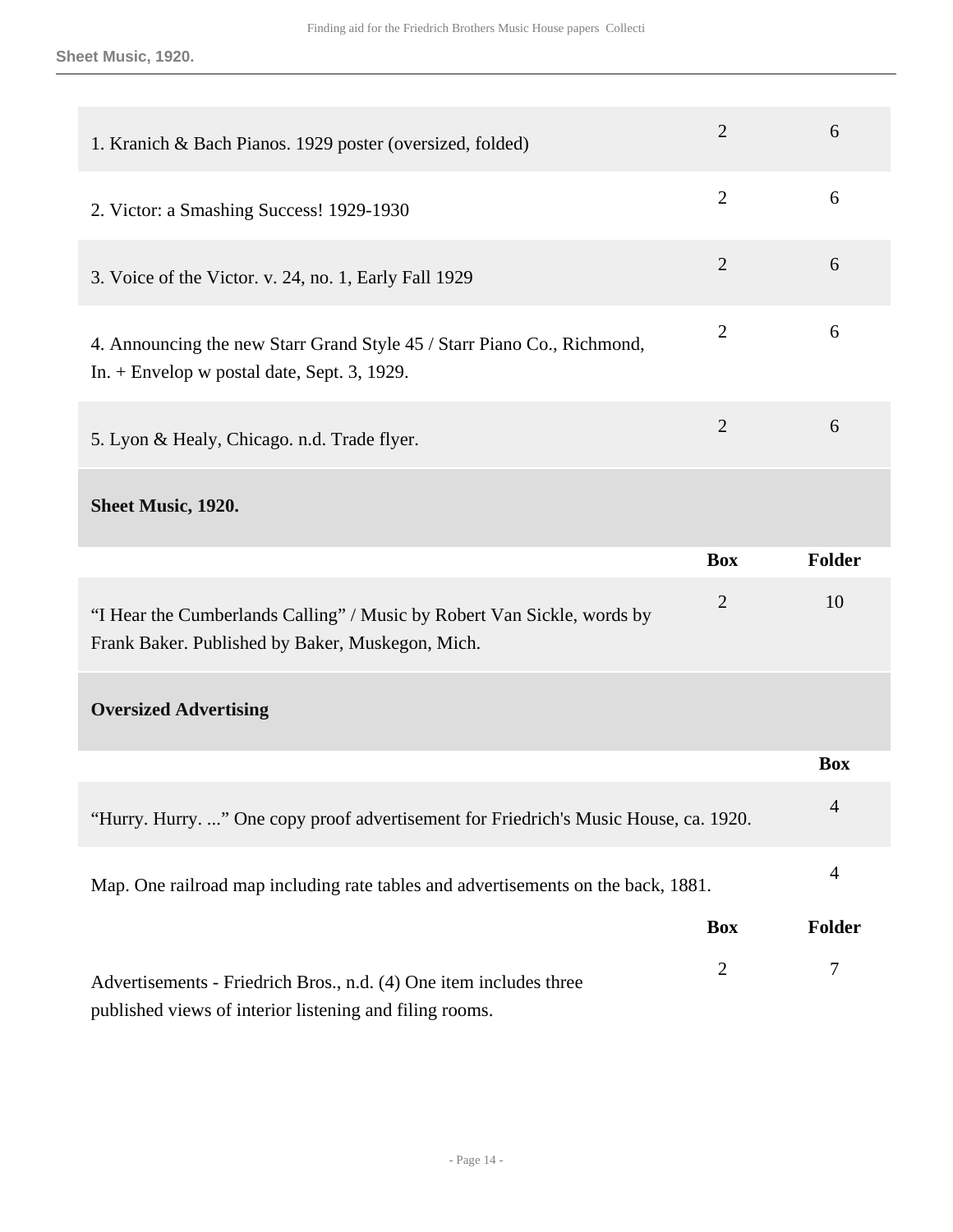| World War I Pamphlets, 1919, n.d. (2)    |  |
|------------------------------------------|--|
| Miscellaneous, 1929, n.d. (2, 6/13/2007) |  |

#### <span id="page-14-0"></span>**Series IV. Publications**

#### **Scope and Contents note**

Publications (1882-1883) consist of two issues of the Friedrich Bros. Musical Journal which contain articles and musical pieces.

|                                             | <b>Box</b> | <b>Folder</b> |
|---------------------------------------------|------------|---------------|
| Friedrich Bros. Musical Journal, 1882-1883. |            | $11 - 12$     |

#### <span id="page-14-1"></span>**Series V. Graphics**

#### **Subseries A. Photographs**

#### **Scope and Contents note**

Photographs (1926, c. 1920, n.d.) contains 31 photographs. They include: 8 of a parade; 1 of Friedman's Dry Goods store fire; 1 unidentified fire; 5 of Newberry St. reservoir washout; 4 of a flood; 3 of inside of Friedrich's Music House; 2 portraits of Julius A. J. Friedrich; 2 concerning Leitelt Bros. Co.; 1 of aerial view from Berkey and Gay Tower; 1 photo reproduction of Berkey and Gay Furniture Co.; 2 of southwest corner of Lyon St. and Monroe Ave.

|                                     | <b>Box</b> | <b>Folder</b> |
|-------------------------------------|------------|---------------|
| 1.-2. Julius A. J. Friedrich. $(2)$ |            |               |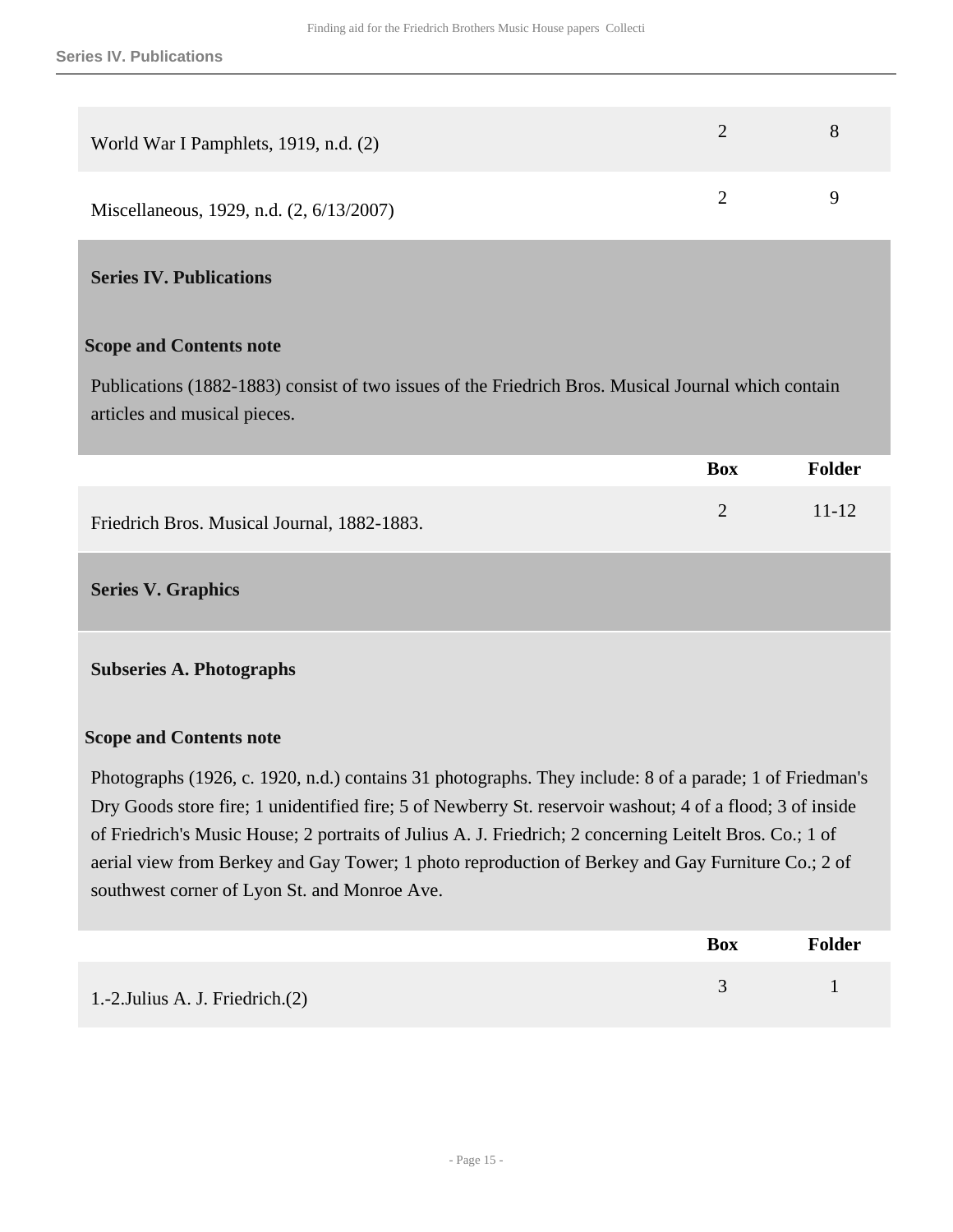| 3. Friedrich Brothers,  Pianos & Organs, wholesale & retail. Exterior.                                                                         | 3 |   |
|------------------------------------------------------------------------------------------------------------------------------------------------|---|---|
| 4. Friedrich Brothers, Julius A.J. Friedrich, successor. Exterior view of<br>30-32 Canal (Monroe) St., June 29, 1895. Includes Louis Hornburg. | 3 | 3 |
| 5. Friedrich Music House, 206 Monroe Ave., Display Window. N.d.                                                                                | 3 | 4 |
| 6. Friedrich Music House, 206 Monroe Ave., Interior with counters and<br>clerks.                                                               | 3 | 5 |
| 7. Friedrich Music House, Interior with counters and staff.                                                                                    | 3 | 6 |

**Fire. (2)** 

|                                                                                                              | <b>Box</b> | <b>Folder</b> |
|--------------------------------------------------------------------------------------------------------------|------------|---------------|
| 8. N. and M Friedman's Dry Goods Store, corner Monroe and Ottawa Sts.,<br>n.d. M.H. Friedrich, photographer. | 3          | 7             |
| 9. Fire, unlabeled.                                                                                          | 3          |               |
|                                                                                                              |            |               |
|                                                                                                              | <b>Box</b> | <b>Folder</b> |
| 10. Interior. A. Leitelt Bros. Co., machinery and 4 men. (1)                                                 | 3          | 8             |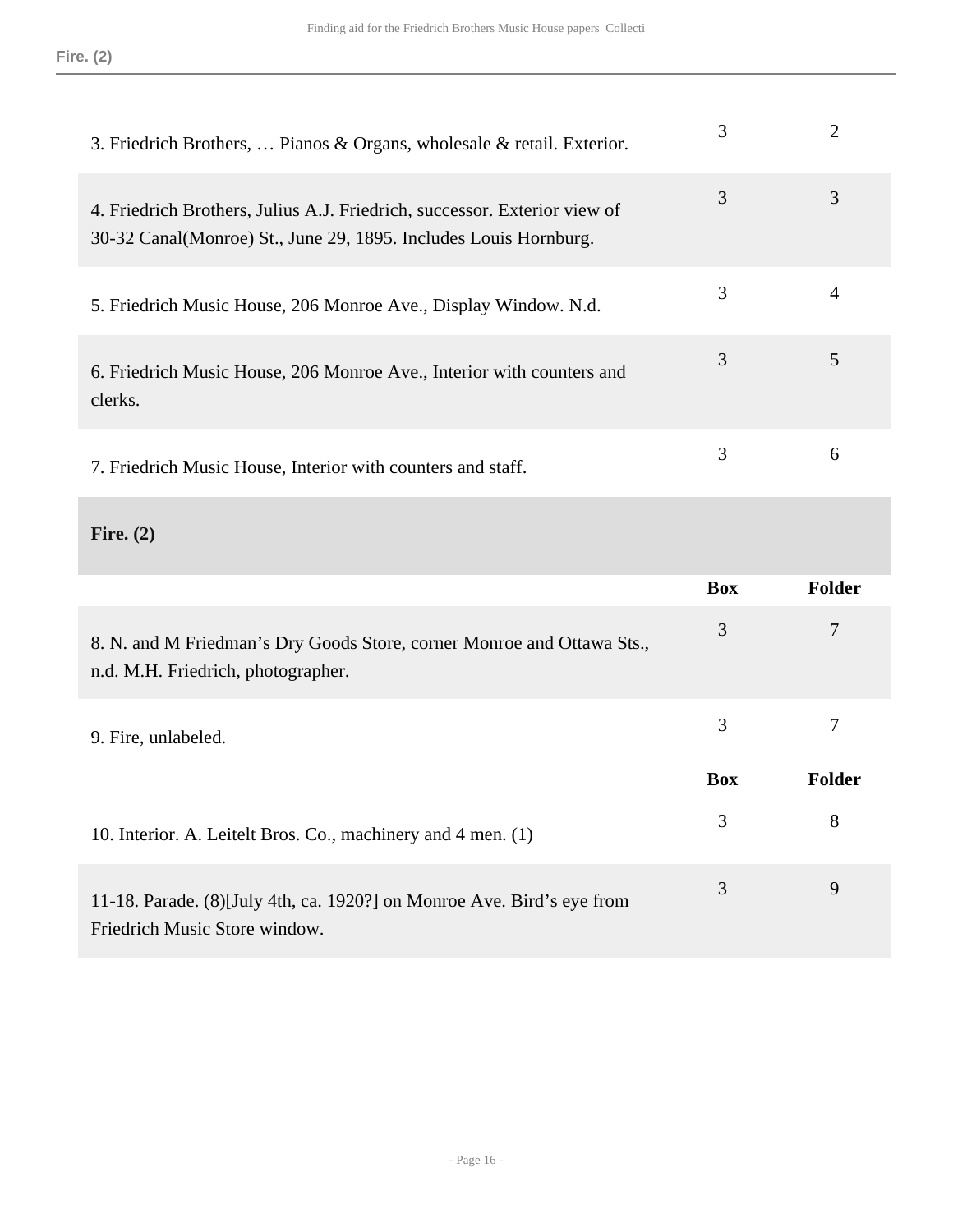| 19. Bird's eye view from Berkey & Gay Tower, including Buckwheat and<br>Graham, Wolverine Brass Works, and Piano Factory / M.H. Friedrich,<br>photographer. | 3 | 10 |
|-------------------------------------------------------------------------------------------------------------------------------------------------------------|---|----|
| 20.-23. Grand River flood (4), including images of Grand Rapids, Berkey<br>& Gay, Valley City Milling Co., Munson Co., Alexander Dodds, and other<br>views. | 3 | 11 |
| 24.-28. Reservoir washout, Newberry St. NE(5)                                                                                                               | 3 | 12 |

### **Oversized Photographs (4, 6/13/2007)**

|                                                                                                                                                                      | <b>Box</b>     | <b>Folder</b> |
|----------------------------------------------------------------------------------------------------------------------------------------------------------------------|----------------|---------------|
| Leitelt Bros. Co. group shot with each man holding a tool. Sign has: A.<br>Leitelt Bros. Co., Mill. Machinery. Machine Oils. Saws. Belting and All<br>Mill Supplies. | $\overline{4}$ |               |
| Bird's Eye view of Etching of Grand Rapids from the River, at the Berkey<br>& Gay Furniture Co.                                                                      | 4              |               |

## **2 Louis C. Tower photos on board. Southwest corner of Lyon St. and Monroe Ave. (2)**

|                                                                         | <b>Box</b>     | Folder |
|-------------------------------------------------------------------------|----------------|--------|
| showing future site of Kent State Bank, George A. Fuller Co., Builders. | $\overline{4}$ | 3      |
| showing constructed Kent State Bank and neighboring businesses.         | 4              | 3      |
| <b>Subseries B. Printed Graphics</b>                                    |                |        |